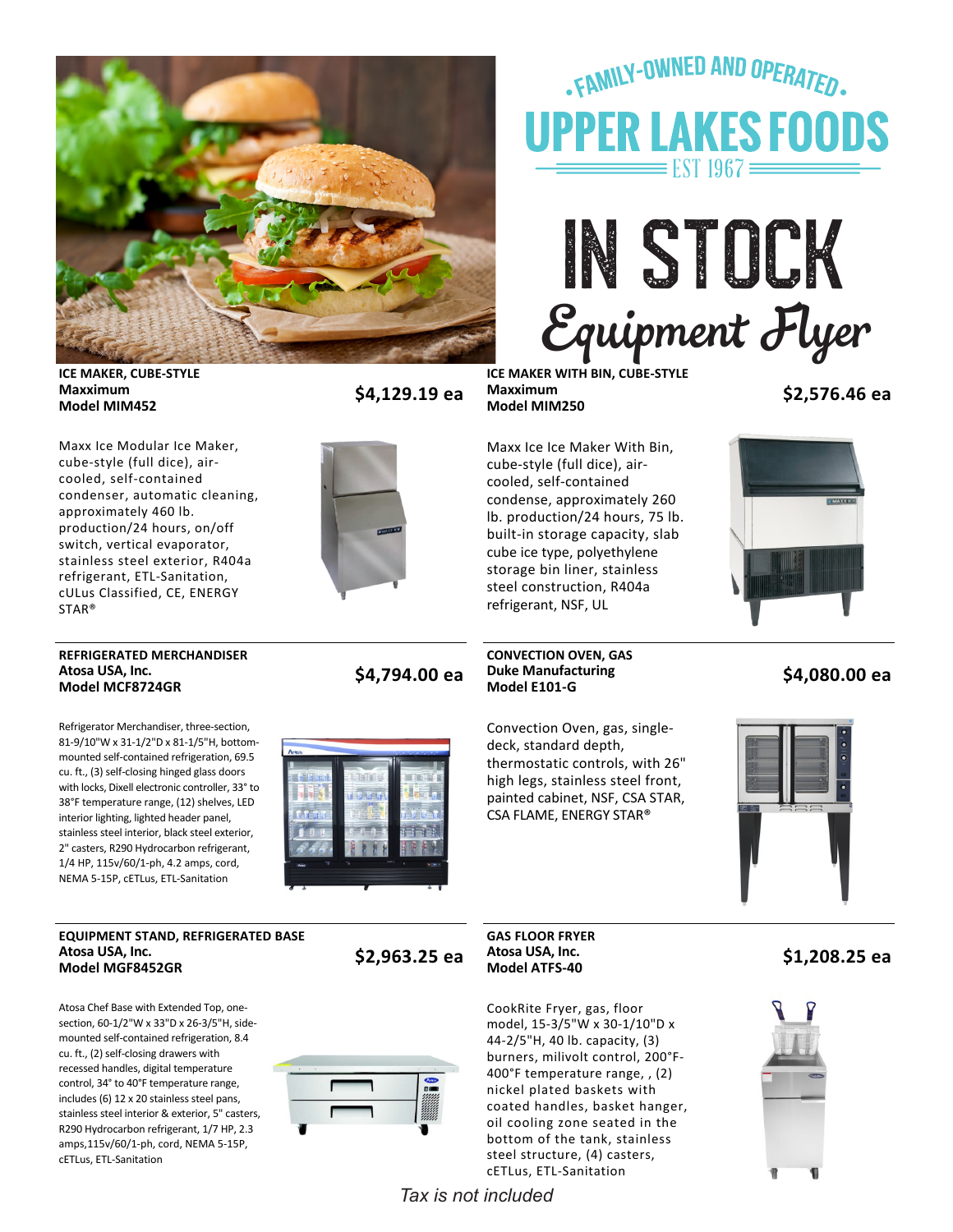### **REACH‐IN REFRIGERATOR Blue Air FSE LLC**

Refrigerator, reach‐in, one‐section, 23 cu. ft. capacity, bottom‐mount self‐contained refrigeration, (1)locking solid door, door open alarm, (4) adjustable wire shelves, digital controls, LED interior lighting, stainless steel interior & exterior, 4" swivel casters (2 braked), R290 Hydrocarbon refrigerant, 1/4 HP, 115v/60/1‐ph, 2.0 amps, cord with NEMA 5‐15P, cETLus, ETL‐Sanitation, ENERGY STAR®

### **REACH‐IN FREEZER Blue Air FSE LLC**

Freezer, reach‐in, one‐section, 23 cu. ft. capacity, bottom‐mount self‐ contained refrigeration, (1) full‐size solid self‐closing door, metal door handle, (4) adjustable wire shelves, digital controls, LED interior lighting, stainless steel interior & exterior, 4" swivel casters (2 braked), R290 Hydrocarbon refrigerant, 1/2 HP, 115v/60/1‐ph, 5.6 amps, cord with NEMA 5‐15P, cETLus, ETL‐Sanitation, ENERGY STAR®

#### **PIZZA PREPARATION REFRIGERATOR Blue Air FSE LLC**

Pizza Prep Table, two‐section, 67"W, 20.2 cu. ft. capacity, side‐mounted self‐ contained refrigeration, (2) full doors, (4) adjustable wire shelves, accommodates (9) 1/3 size pans, insulated pan cover with stainless steel divider, 33°‐39°F temperature range, 19"D cutting board, stainless steel interior & exterior, 4"H swivel casters (2 braked), R290 Hydrocarbon refrigerant, 3/8 HP, 115v/60/1‐ph, 3.5 amps, cord, NEMA 5‐15P, cUL, UL, ETL‐ Sanitation



**Model MMF9113 \$1,451.14 ea**

### **CHEST FREEZER Atosa USA, Inc.**

Atosa Chest Freezer, 50‐1/8"W x 26‐ 3/4"D x 33‐3/8"H, side‐mounted self‐ contained refrigeration, 12.5 cu. ft., locking curved top sliding glass lid, LED interior lighting, temperature range ‐10° to ‐1°F, (4) white epoxy coated basket, white coated interior & exterior, defrost drain, 2" casters, R290 refrigerant, 115v/60/1‐ph, 1.6 amps, cord with NEMA 5‐15P, cETLus, ETL‐Sanitation

# **Model BSR23‐HC \$2,768.86 ea**



## **REACH‐IN REFRIGERATOR Blue Air FSE LLC**

## **REACH‐IN FREEZER Blue Air FSE LLC**

Freezer, reach‐in, two‐section, 49 cu. ft. capacity, bottom‐mount self‐contained refrigeration, (2) full‐size solid self‐closing doors (locking), metal door handles, door open alarm, (8) adjustable wire shelves, digital controls, LED interior lighting, stainless steel interior & exterior, 4" swivel casters (2 braked), R290 Hydrocarbon refrigerant, 1/2 HP, 115v/60/1‐ph, 6.6 amps, cord with NEMA 5‐15P, cETLus, ETL‐ Sanitation, ENERGY STAR®

Atosa Chest Freezer, 40‐3/4"W x 26‐ 3/4"D x 33‐3/8"H, side‐mounted self‐ contained refrigeration, 9.6 cu. ft., locking curved top sliding glass lid, LED interior lighting, temperature range ‐10° to ‐1°F, (3) white epoxy coated basket, white coated interior & exterior, defrost drain, 2" casters, R290 refrigerant, 115v/60/1‐ph, 1.6 amps, cord with NEMA 5‐15P, cETLus,

ETL‐Sanitation

# **Model BSF49‐HC \$4,936.95 ea**



#### **Model MMF9110 \$1,234.55 ea**



#### **MEGA TOP SANDWICH / SALAD PREPARATION REFRIGERATOR Blue Air FSE LLC Model BLMT48‐HC \$3,348.71 ea**

Mega Top Sandwich Prep Table, two‐section, 48‐3/8"W, 13.1 cu. ft. capacity, rear‐mounted self-contained refrigeration, (18) 1/6 size pan capacity (included), (2) self‐closing swing doors, (2) adjustable wire shelves, 9‐1/2" cutting board, side rail cutting board bracket, 33° F to 39° F temperature range, insulated pan cover with stainless steel divider, stainless steel interior & exterior, (4) 4" swivel casters (2 braked), R290 Hydrocarbon refrigerant, 1/4 HP, 115v/60/1‐ph, 4.7 amps, cord with NEMA 5‐15P, cETLus, ETL‐Sanitation



Refrigerator, reach‐in, two‐section, 49 cu. ft. capacity, bottom‐mount self‐contained refrigeration, (2) full‐size self‐closing solid doors (locking), metal door handles, door open alarm, (8) adjustable wire shelves, digital controls, LED interior lighting, stainless steel interior & exterior, 4" swivel casters (2 braked), R290 Hydrocarbon refrigerant, 1/4 HP, 115v/60/1‐ph, 2.4 amps, cord with NEMA 5‐15P, cETLus, ETL‐ Sanitation, ENERGY STAR®

**Model BSR49‐HC \$3,853.98 ea**





**Model BSF23‐HC \$3,295.89 ea**

#### **Model BAPP67‐HC \$5,143.91 ea CHEST FREEZER Atosa USA, Inc.**

*Tax is not included*